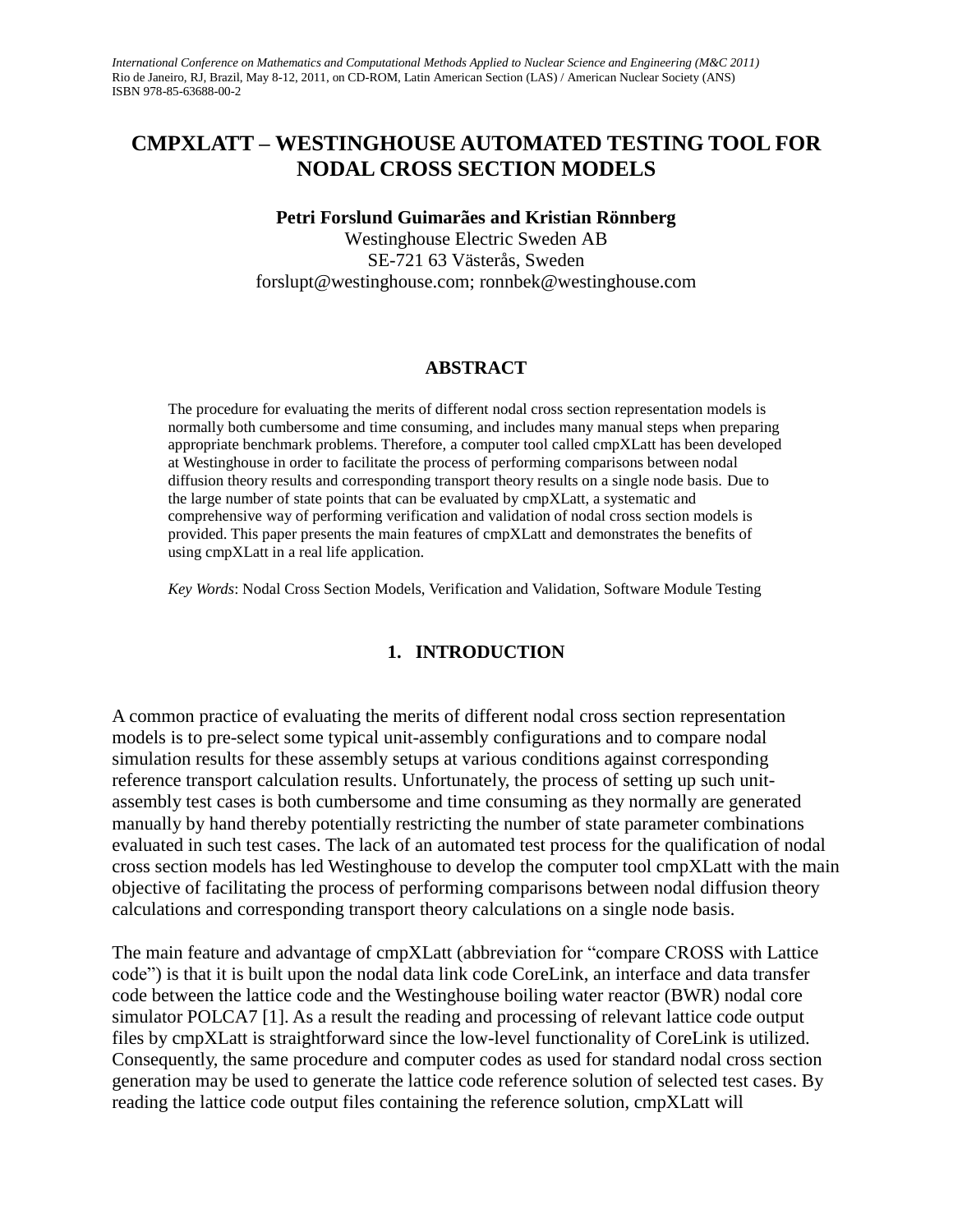automatically recognize which state points have been evaluated in the two-dimensional unitassembly calculations and will automatically run POLCA7 on these same assembly states for the considered node. Based on these simulations, cmpXLatt will make appropriate comparisons of kinfinity between the nodal results and corresponding reference lattice code results and will print out relevant statistics based on these comparisons. In other words, one of the most significant advantages of cmpXLatt is that a fairly large number of state points can be evaluated by the system with no additional user inference as cmpXLatt automatically recognizes which state points are available in the reference solution to perform nodal simulations on.

By running cmpXLatt on the same state points used for generating nodal cross section data (in this context also called cell data) to POLCA7 and by including this additional computational step as part of the standard cell data generation procedure, one automatically verifies that correct nodal data have been provided to the nodal simulator. By choosing state points different from those used in standard cell data generation gives a validation basis for the nodal cross section model to quantify its accuracy and relevance.

In this paper the main features of the computer tool cmpXLatt are discussed. The paper is organized as follows. In Section 2 details about the procedure for setting up test cases using cmpXLatt is provided whereas in Section 3 a real life application of cmpXLatt is presented demonstrating the benefits of using cmpXLatt. Finally, in Section 4 some concluding remarks are given including future visions of cmpXLatt usage.

# **2. SETTING UP TEST CASES WITH CMPXLATT**

In order to parse lattice code output files and to correctly identify the state points of various nuclear data blocks present in these files, standard cell data generation computer codes need to be employed in generating the reference solution provided to cmpXLatt. In this regard one may set up two types of comparisons in the tests evaluated by cmpXLatt:

- Verification tests if the **same** state points exist in the lattice code output files as used for generating cross section data to the nodal simulator then **verification** is considered. Consequently, these state points, which are equal to the cell data table entry points in the cell data file, are referred to as verification state points.
- Validation tests if **different** state points exist in the lattice code output files compared to those used for generating cross section data to the nodal simulator then **validation** is considered. Consequently, these state points, which are **not** equal to the cell data table entry points in the cell data file, are referred to as validation state points.

Verification test cases are mainly performed as a part of the standard cell data generation procedure in order to obtain a quality assurance record on nodal data provided to the nodal simulator POLCA7. Running cmpXLatt on such lattice code output files is straightforward as these files are anyway generated in these standardized lattice calculations to be read by the link code CoreLink. Consequently, an indication of the correct implementation of the POLCA7 nodal cross section model is obtained in a rather automated fashion.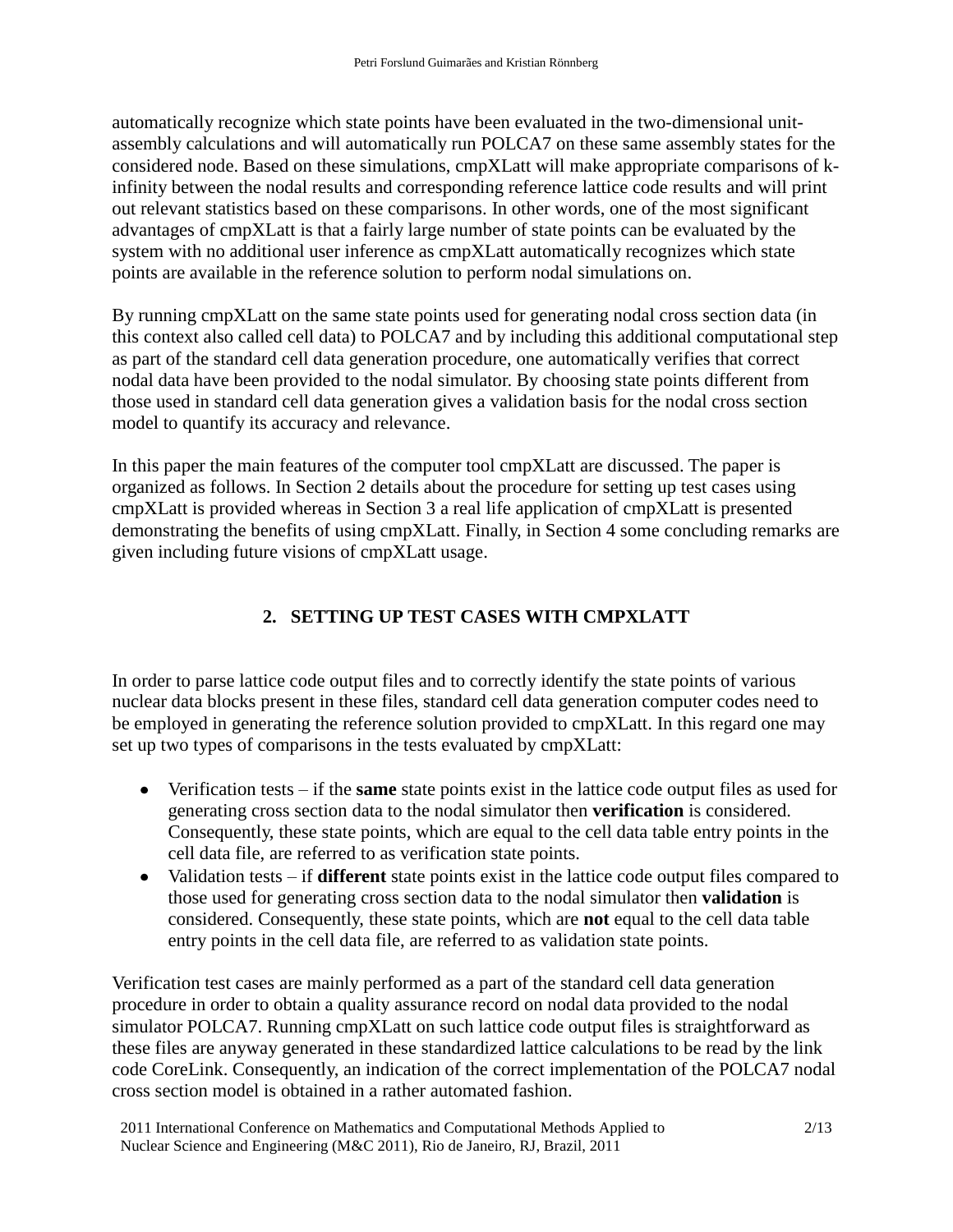Validation test cases are mainly set up in order to challenge the nodal cross section model performance for typical as well as extreme state points expected to be encountered in the reactor core. Based on the statistics generated by cmpXLatt one tries to find any weaknesses in the predictive capability of the model by systematically quantifying the accuracy of the nodal simulator for such core states on a single node basis. These validation activities are typically performed when new models are introduced to be used in specific nodal simulation applications. Therefore, the main characteristics of these reactor core applications will dictate the assembly and core states to be considered in these validation tests, i.e. the state points evaluated in the validation tests are currently chosen manually based on engineering judgment.

In order to run POLCA7 in a single node mode, a so-called wrapper code called CROSS is utilized by cmpXLatt. CROSS is an interactive single-node two-group nodal simulation tool which combines all the necessary routines and modules of POLCA7 to simulate spatially homogeneous unit-assembly depletion and branch cases similar to those spatially heterogeneous cases employed to generate cross section data (i.e. equivalent parameters) for POLCA7 with a lattice code.<sup>1</sup> A typical application of the simulation tool CROSS can be found in Ref. [\[2\]](#page-12-1).

The cmpXLatt code uses low-level functionality of CoreLink in order to parse output files of various supported lattice codes (i.e. PHOENIX4, HELIOS and CASMO-4), and generates a set of CROSS (i.e. POLCA7 single node) run cases based on the reactivity points found in these lattice code files. CROSS is subsequently executed within cmpXLatt for these run cases. Various kinds of branch cases are supported by cmpXLatt to be evaluated (for all available coolant density histories) reflecting the underlying nodal cross section representation model, which include:

- Reference depletion case, typically corresponding to 40 or 50 % void history.
- Momentaneous coolant density branch cases.
- Control rod insertion branch cases.
- Spacer grid insertion branch cases.
- Fuel Doppler temperature branch cases.
- Zero xenon spectrum branch cases.
- Soluble boron branch cases.

 $\overline{a}$ 

- Combined spacer grid and control rod insertion branch cases.
- Combined control rod insertion and fuel Doppler temperature branch cases.
- Combined control rod insertion and zero xenon spectrum branch cases.
- Combined control rod insertion and soluble boron branch cases.
- Heterogeneous bypass soluble boron branch cases.
- Heterogeneous bypass water branch cases.
- Combined heterogeneous bypass soluble boron and water branch cases.

<sup>1</sup> Unit-assembly (with reflective boundary conditions) lattice calculations using a neutron transport code are normally performed considering a radial slice of an assembly including half of its inter-assembly gaps with the size consistent with the assembly pitch and height of 1 cm. Such a radial slice is referred as an assembly "cell".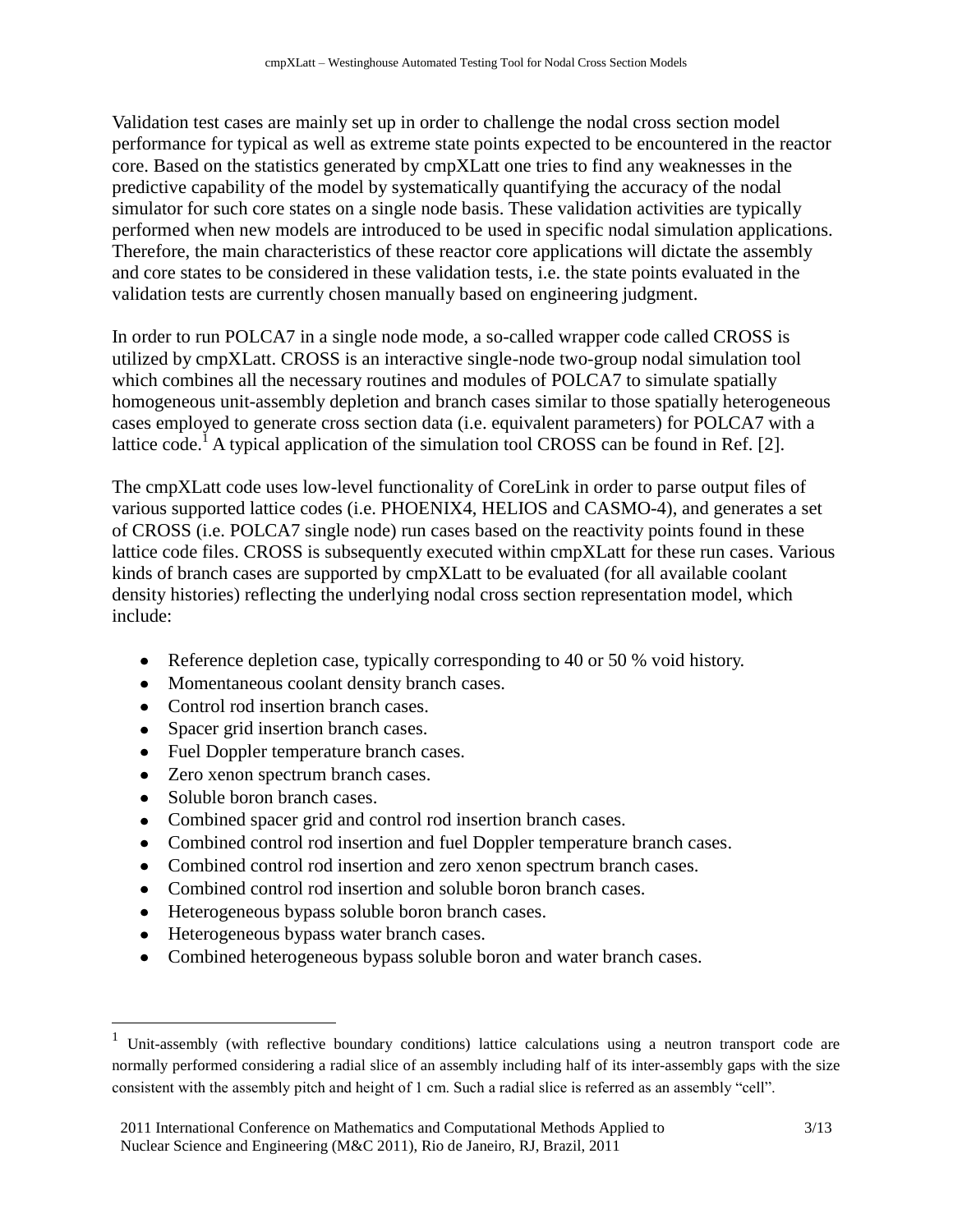The user may choose which of the above branch cases to be executed by cmpXLatt via various options specified in the cmpXLatt input file. The option "all" executes all the supported types of branch cases. However, the prerequisite for such desired evaluation is that **appropriate branch case data are available in the lattice code output files, i.e. an appropriate reference solution containing such branch case data has been prepared**. The contents of a typical cmpXLatt input file is shown in Fig. 1.

If desired, it is fairly easy to include and implement new types of branch cases to be evaluated in cmpXLatt as this software is implemented using the Tcl scripting language. However, support for generating such branch cases as well as correct parsing of them have to be implemented in the employed cross section generation procedure.

Once the lattice physics reference solution has been generated and corresponding fuel input data (i.e. geometrical data and cell data with nodal cross section data) have been provided to the nodal simulator, one is ready to execute cmpXLatt on the desired branch cases specified in the cmpXLatt input file.

# **3. APPLICATION OF CMPXLATT**

For the sake of demonstration, a real life application of cmpXlatt is presented here in terms of an analysis to qualify a newly developed water density and soluble boron heterogeneity cross section model incorporated in POLCA7 and POLCA-T [\[3\]](#page-12-2). This so-called "heterogeneity model" (see Ref. [\[4\]](#page-12-3)) has been developed to be applied in specific types of BWR transients with severe spatial dependence on the soluble boron and water density distribution in the reactor core with a large impact on the core reactivity (e.g. anticipated transients without scram (ATWS)).

The qualification work of this heterogeneity model with cmpXLatt was performed for hot voided and non-voided saturated conditions. The various tests were evaluated in terms of various branch calculations employing different combinations of relevant state parameters at different fuel exposures for core conditions expected to be encountered during considered transient events (i.e. ATWS in this case). Only fuel exposures up to the burn-up point where burnable absorbers (BAs) are depleted out were considered in the study (i.e.  $0 - 20$  MWd/kgHM), mainly because in this burn-up range the considered fuel type is expected to drive the reactivity in the core.

Two sets of cell data files with three different standard cell data files in each such set were prepared for use in the qualification work. For each set of files, three different values of the homogeneous soluble boron concentration perturbation (i.e.  $\Delta C_{\text{hom}} = 1000$ , 1500 and 3000 ppm) were utilized in the boron branches with each such boron perturbation associated to a different cell data file. Furthermore, for the first set of cell data files these soluble boron branch cases (i.e. both heterogeneous and homogeneous) were conducted for all coolant density histories (abbreviated "B all  $\rho_{\text{his}}$ ") whereas in the second set of files such branch cases were only performed for the reference coolant density history corresponding to 40 % void history (abbreviated "B ref.  $\rho_{\text{his}}$ "). Therefore, a total of 6 different cell data files were prepared to be used in the qualification exercise.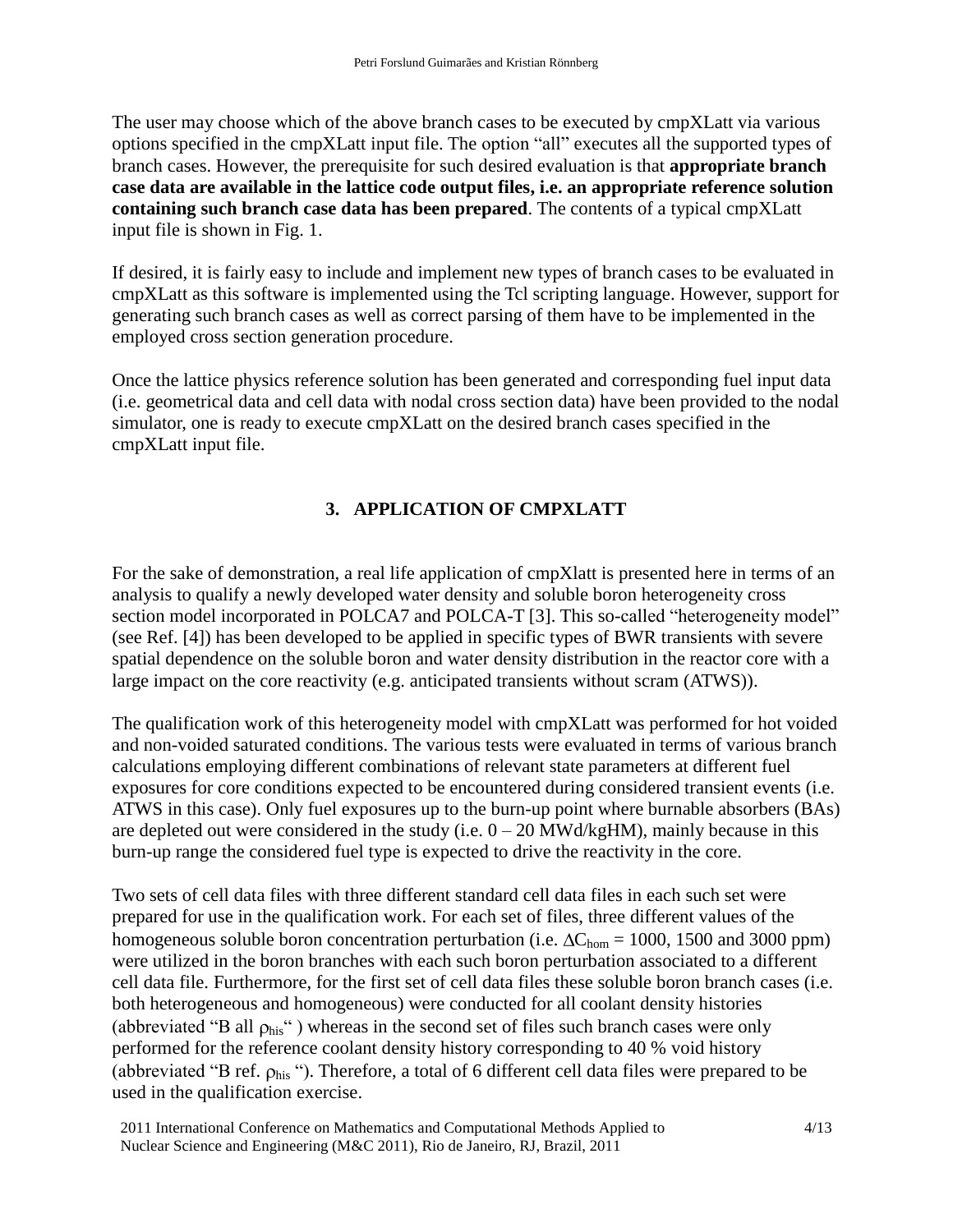The obtained numerical results are reported in terms of the burn-up averaged k-infinity error and corresponding standard deviation in units of [pcm]. The maximum and minimum k-infinity errors over the considered burn-up range are also provided (also in units of [pcm]). These statistics are directly taken from cmpXLatt output file. In Fig. 2 an example of such a cmpXLatt output file is shown for a subset of evaluated branch case types.

In the subsequent sections all temperatures are reported in units of [C] whereas water densities are given in units of  $[g/cm^3]$ .

```
\pm --------------
# Fuel Type Name
# --------------
Fuel Type: 429
# ------------------------
# Lattice Code Input Files
# ------------------------
Base History File: ../phx/work/forslupt/FT429-27375/p7-429-00.dat
Void History File: ../phx/work/forslupt/FT429-27375/p7-429-??.dat
# -------------------------------------
# CROSS Version, Input File and Options
# -------------------------------------
Cross Version: 4.14.0
Cross Driver: /dvl/users/forslupt/script/bin/run_cross.4.14
Source File: source-429.txt
Print File: print.txt
Hold Xenon: yes
# -----------
# Report File
# -----------
Report File: 429-cmpxlatt.rpt
# -------------------------
# Print and Compare Options
# -------------------------
#
# Possible values for Compare: refdepl cooldns crod sgrid
             doppler zeroxe boron sgcrod
                             crdopp crxenon crboron
                            hetbor hetdns hetbordns all
# --------------------------------------------------------
Compare: all
# Possible values for Print: kinf
# ----------------------------------<br>Print: kinf
Print:
```
**Figure 1. The contents of a typical cmpXLatt input file.**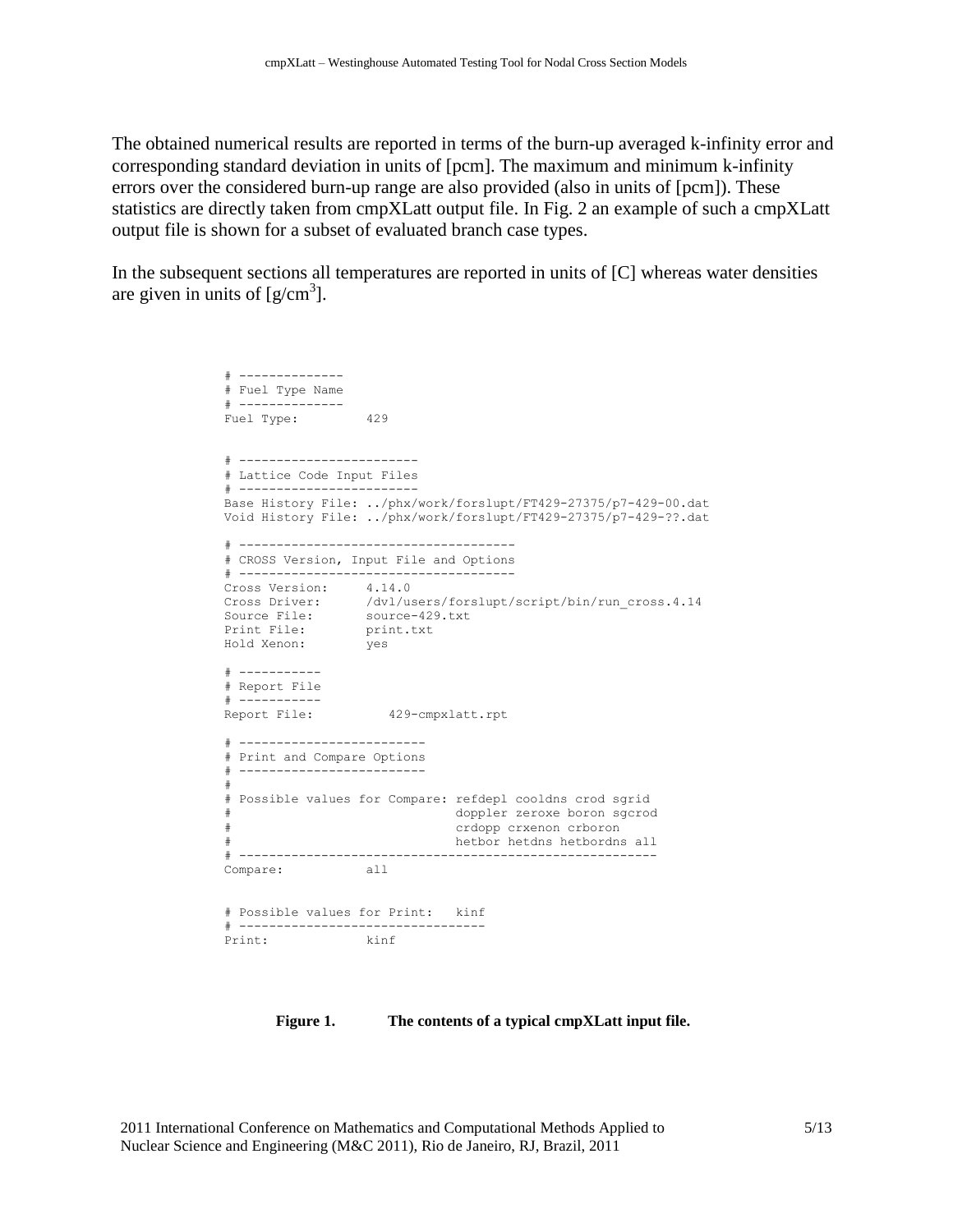# **3.1. Verification of the heterogeneity cross section model**

By considering the state points of the cell data file in the reference solution (i.e. states of nodal data table entry points), a verification of the correct model implementation as well as nodal data transfer is obtained. Consequently, very small errors are expected for these verification cases. In this regard, a burn-up averaged k-infinity error less than  $10 \pm 20$  pcm and a maximum k-infinity error below 50 pcm are considered acceptable.

One should note that even if each cell data file used in this qualification contains a complete set of cross section data needed by the nodal simulator with corresponding state parameter combinations, only state points concerning conditions with water density and soluble boron variations were included in the statistics reported here. In Table I the number of such state points (i.e.  $N_{tot}^{states} = N_{mom}^{states} \times N_{bup}$ ) for each branch case type evaluated is summarized. Consequently, a total of 5104 state points were included in the verification analysis for cell data files with boron branches for all coolant density histories whereas 2842 state points were included for cell data files with boron branch cases only for the reference coolant density. The total execution times of  $\text{cmp}$ XLatt in terms of the mean CPU time<sup>2</sup> for each set of cell data files are also shown in Table I with all calculations performed on an Intel(R) Xeon(R) Dual-Core CPU 5160 @ 3.00GHz hardware architecture running SLES9 Linux distribution. These results demonstrate the efficiency of using cmpXLatt in qualification analyses as the elapsed real time is here assumed to be close to the CPU time due to the relatively small amount of I/O tasks performed by cmpXLatt.

| <b>Branch case type</b>                |                           | <b>Number of state points</b> | <b>Total CPU time [s]</b> |                            |
|----------------------------------------|---------------------------|-------------------------------|---------------------------|----------------------------|
|                                        | B all $\rho_{\text{his}}$ | B ref. $\rho_{\text{his}}$    | B all $\rho_{\text{his}}$ | B ref. $\rho_{\text{his}}$ |
| Coolant water density variations       | 1044                      | 1044                          |                           |                            |
| Bypass water density variations        | 1044                      | 1044                          |                           |                            |
| Homogeneous soluble boron variations   | 1044                      | 261                           |                           |                            |
| Heterogeneous soluble boron variations | 1044                      | 261                           |                           |                            |
| Heterogeneous soluble boron and        | 928                       | 232                           |                           |                            |
| bypass water density                   |                           |                               |                           |                            |
| Total for all branch case types        | 5104                      | 2842                          | 236.35                    | 137.04                     |

**Table I. Number of state points evaluated in the verification analysis for each set of cell data files.**

 $\overline{a}$ 

 $2$  Here the mean CPU time refers to an average value for the three cell data files included in a set.

<sup>2011</sup> International Conference on Mathematics and Computational Methods Applied to Nuclear Science and Engineering (M&C 2011), Rio de Janeiro, RJ, Brazil, 2011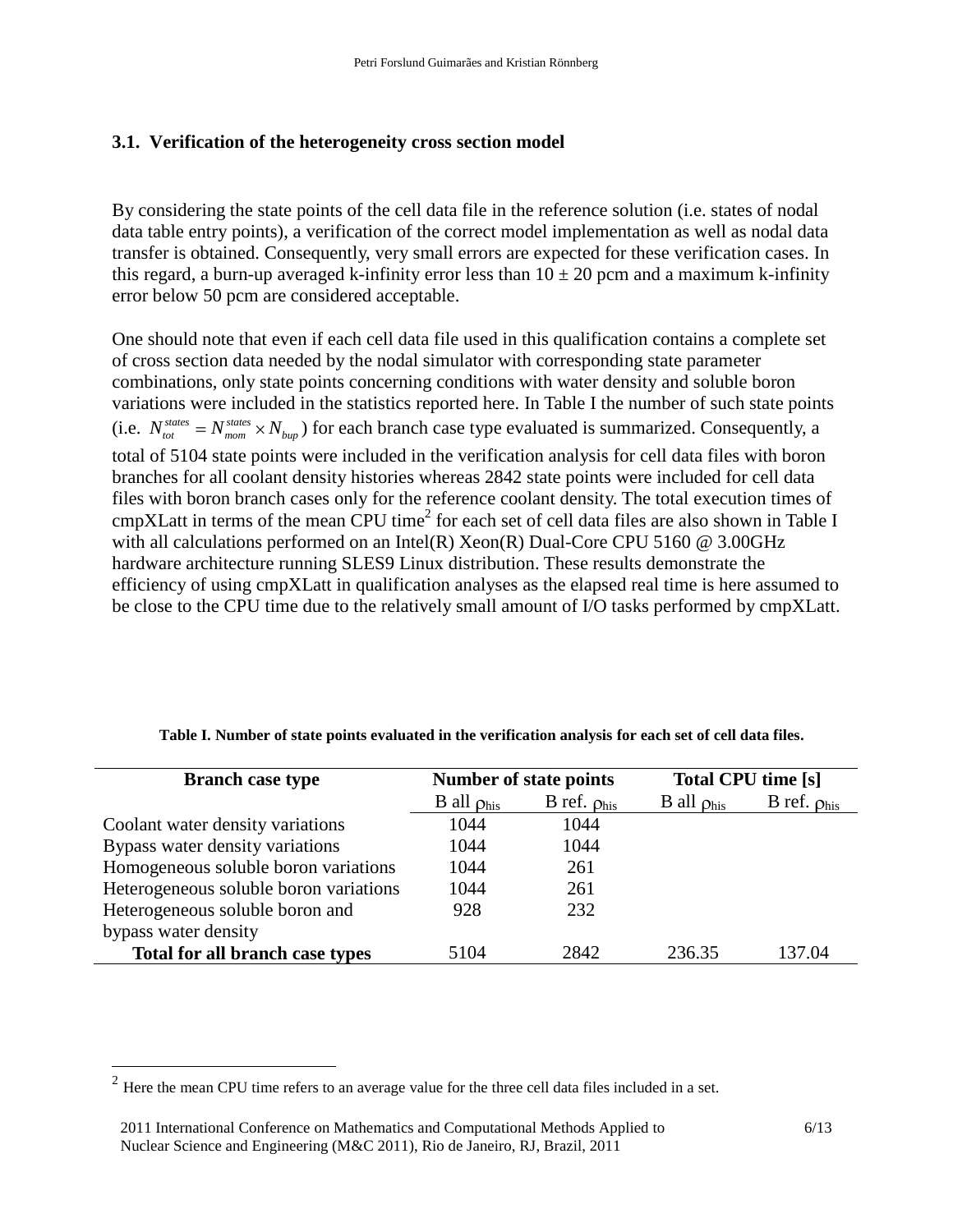| -----------------    Begin of Quality Assurance Record -----------------                                                                                                                                                                                                                                                                                                                                                       |  |  |                                                                                                                                                                                                                                                                                        |  |  |  |  |  |  |  |  |  |  |  |
|--------------------------------------------------------------------------------------------------------------------------------------------------------------------------------------------------------------------------------------------------------------------------------------------------------------------------------------------------------------------------------------------------------------------------------|--|--|----------------------------------------------------------------------------------------------------------------------------------------------------------------------------------------------------------------------------------------------------------------------------------------|--|--|--|--|--|--|--|--|--|--|--|
| Lattice code and version: PHOENIX4 2.3.2                                                                                                                                                                                                                                                                                                                                                                                       |  |  |                                                                                                                                                                                                                                                                                        |  |  |  |  |  |  |  |  |  |  |  |
| Cross section library : PHOENIX LIBRARY: 25 JUL 1997<br>POLCA7/CROSS version : 4.14.0                                                                                                                                                                                                                                                                                                                                          |  |  |                                                                                                                                                                                                                                                                                        |  |  |  |  |  |  |  |  |  |  |  |
|                                                                                                                                                                                                                                                                                                                                                                                                                                |  |  |                                                                                                                                                                                                                                                                                        |  |  |  |  |  |  |  |  |  |  |  |
| $\begin{tabular}{lllllllll} \texttt{Full lattice data} & : & 429 & 4.02 & 4.40 & \texttt{SVEA96} \\ \texttt{cmpXLatt version} & : & 1.0.0 & \end{tabular}$                                                                                                                                                                                                                                                                     |  |  |                                                                                                                                                                                                                                                                                        |  |  |  |  |  |  |  |  |  |  |  |
| cmpXLatt execution time : Tue Nov 30 07:55:25 CET 2010                                                                                                                                                                                                                                                                                                                                                                         |  |  |                                                                                                                                                                                                                                                                                        |  |  |  |  |  |  |  |  |  |  |  |
| cmpXLatt user name : Petri Forslund Guimaraes (forslupt)                                                                                                                                                                                                                                                                                                                                                                       |  |  |                                                                                                                                                                                                                                                                                        |  |  |  |  |  |  |  |  |  |  |  |
| ------------------- End of Quality Assurance Record -------------------                                                                                                                                                                                                                                                                                                                                                        |  |  |                                                                                                                                                                                                                                                                                        |  |  |  |  |  |  |  |  |  |  |  |
|                                                                                                                                                                                                                                                                                                                                                                                                                                |  |  |                                                                                                                                                                                                                                                                                        |  |  |  |  |  |  |  |  |  |  |  |
|                                                                                                                                                                                                                                                                                                                                                                                                                                |  |  |                                                                                                                                                                                                                                                                                        |  |  |  |  |  |  |  |  |  |  |  |
| K-infinity comparisons [pcm]:                                                                                                                                                                                                                                                                                                                                                                                                  |  |  |                                                                                                                                                                                                                                                                                        |  |  |  |  |  |  |  |  |  |  |  |
| Reference coolant density history case (DEPL)<br>Tfuel Tcool HDcool Dcool Dnsbyp Power Boron Borbyp CRid SGid NrBup AveErr StdErr MinErr MaxErr                                                                                                                                                                                                                                                                                |  |  |                                                                                                                                                                                                                                                                                        |  |  |  |  |  |  |  |  |  |  |  |
|                                                                                                                                                                                                                                                                                                                                                                                                                                |  |  |                                                                                                                                                                                                                                                                                        |  |  |  |  |  |  |  |  |  |  |  |
|                                                                                                                                                                                                                                                                                                                                                                                                                                |  |  | 473.00 286.00 0.4585 0.4585 0.7399 100.00 0.0 0.0 0.0 0 0 11 9.1 9.0 -9.6 17.3                                                                                                                                                                                                         |  |  |  |  |  |  |  |  |  |  |  |
| K-infinity comparisons [pcm]:                                                                                                                                                                                                                                                                                                                                                                                                  |  |  |                                                                                                                                                                                                                                                                                        |  |  |  |  |  |  |  |  |  |  |  |
|                                                                                                                                                                                                                                                                                                                                                                                                                                |  |  |                                                                                                                                                                                                                                                                                        |  |  |  |  |  |  |  |  |  |  |  |
| Coolant density branch case (DUMR)<br>Tfuel Tcool HDcool Dcool Dnsbyp Power Boron Borbyp CRid SGid NrBup AveErr StdErr MinErr MaxErr<br>$\begin{array}{cccccccccccc} 1973.00 & 286.00 & 0.4585 & 0.4585 & 0.7399 & 100.00 & 0.0 & 0.0 & 0.0 & 0 & 1 & 9.1 & 9.0 & -9.6 & 17.3 \\ 473.00 & 286.00 & 0.4585 & 0.4585 & 0.7399 & 100.00 & 0.0 & 0.0 & 0 & 0 & 0 & 11 & 8.4 & 9.2 & -11.2 & 17.2 \\ 473.00 & 20.00 & 0.4585 & 0.9$ |  |  |                                                                                                                                                                                                                                                                                        |  |  |  |  |  |  |  |  |  |  |  |
|                                                                                                                                                                                                                                                                                                                                                                                                                                |  |  |                                                                                                                                                                                                                                                                                        |  |  |  |  |  |  |  |  |  |  |  |
|                                                                                                                                                                                                                                                                                                                                                                                                                                |  |  |                                                                                                                                                                                                                                                                                        |  |  |  |  |  |  |  |  |  |  |  |
|                                                                                                                                                                                                                                                                                                                                                                                                                                |  |  |                                                                                                                                                                                                                                                                                        |  |  |  |  |  |  |  |  |  |  |  |
|                                                                                                                                                                                                                                                                                                                                                                                                                                |  |  |                                                                                                                                                                                                                                                                                        |  |  |  |  |  |  |  |  |  |  |  |
|                                                                                                                                                                                                                                                                                                                                                                                                                                |  |  |                                                                                                                                                                                                                                                                                        |  |  |  |  |  |  |  |  |  |  |  |
|                                                                                                                                                                                                                                                                                                                                                                                                                                |  |  |                                                                                                                                                                                                                                                                                        |  |  |  |  |  |  |  |  |  |  |  |
|                                                                                                                                                                                                                                                                                                                                                                                                                                |  |  |                                                                                                                                                                                                                                                                                        |  |  |  |  |  |  |  |  |  |  |  |
| K-infinity comparisons [pcm]:                                                                                                                                                                                                                                                                                                                                                                                                  |  |  |                                                                                                                                                                                                                                                                                        |  |  |  |  |  |  |  |  |  |  |  |
| Control rod insertion branch case (CROD)                                                                                                                                                                                                                                                                                                                                                                                       |  |  |                                                                                                                                                                                                                                                                                        |  |  |  |  |  |  |  |  |  |  |  |
|                                                                                                                                                                                                                                                                                                                                                                                                                                |  |  | Tfuel Tcool HDcool Dcool Dnsbyp Power Boron Borbyp CRid SGid NrBup AveErr StdErr MinErr MaxErr                                                                                                                                                                                         |  |  |  |  |  |  |  |  |  |  |  |
|                                                                                                                                                                                                                                                                                                                                                                                                                                |  |  | $473.00\ 286.00\ 0.4585\ 0.4585\ 0.7399\ 100.00\qquad 0.0\qquad 0.0\qquad 1\qquad 0\qquad 11\qquad 4.7\qquad 7.2\qquad -9.4\quad 12.4$                                                                                                                                                 |  |  |  |  |  |  |  |  |  |  |  |
|                                                                                                                                                                                                                                                                                                                                                                                                                                |  |  |                                                                                                                                                                                                                                                                                        |  |  |  |  |  |  |  |  |  |  |  |
|                                                                                                                                                                                                                                                                                                                                                                                                                                |  |  |                                                                                                                                                                                                                                                                                        |  |  |  |  |  |  |  |  |  |  |  |
|                                                                                                                                                                                                                                                                                                                                                                                                                                |  |  |                                                                                                                                                                                                                                                                                        |  |  |  |  |  |  |  |  |  |  |  |
|                                                                                                                                                                                                                                                                                                                                                                                                                                |  |  |                                                                                                                                                                                                                                                                                        |  |  |  |  |  |  |  |  |  |  |  |
|                                                                                                                                                                                                                                                                                                                                                                                                                                |  |  | $\begin{array}{cccccccccccc} 173.00 & 286.00 & 0.4585 & 0.7399 & 0.7399 & 100.00 & 0.0 & 0.0 & 1 & 0 & 11 & 4.7 & 7.9 & -10.4 & 12.4 \\ 473.00 & 286.00 & 0.4585 & 0.7399 & 0.7399 & 100.00 & 0.0 & 0.0 & 1 & 0 & 11 & 5.7 & 7.9 & -10.4 & 13.1 \\ 473.00 & 20.00 & 0.4585 & 0.9982 &$ |  |  |  |  |  |  |  |  |  |  |  |
| K-infinity comparisons [pcm]:                                                                                                                                                                                                                                                                                                                                                                                                  |  |  |                                                                                                                                                                                                                                                                                        |  |  |  |  |  |  |  |  |  |  |  |
| Control rod insertion branch case (CROD)                                                                                                                                                                                                                                                                                                                                                                                       |  |  |                                                                                                                                                                                                                                                                                        |  |  |  |  |  |  |  |  |  |  |  |
|                                                                                                                                                                                                                                                                                                                                                                                                                                |  |  | Tfuel Tcool HDcool Dcool Dnsbyp Power Boron Borbyp CRid SGid NrBup AveErr StdErr MinErr MaxErr                                                                                                                                                                                         |  |  |  |  |  |  |  |  |  |  |  |
|                                                                                                                                                                                                                                                                                                                                                                                                                                |  |  |                                                                                                                                                                                                                                                                                        |  |  |  |  |  |  |  |  |  |  |  |
|                                                                                                                                                                                                                                                                                                                                                                                                                                |  |  |                                                                                                                                                                                                                                                                                        |  |  |  |  |  |  |  |  |  |  |  |
|                                                                                                                                                                                                                                                                                                                                                                                                                                |  |  |                                                                                                                                                                                                                                                                                        |  |  |  |  |  |  |  |  |  |  |  |
|                                                                                                                                                                                                                                                                                                                                                                                                                                |  |  |                                                                                                                                                                                                                                                                                        |  |  |  |  |  |  |  |  |  |  |  |
|                                                                                                                                                                                                                                                                                                                                                                                                                                |  |  |                                                                                                                                                                                                                                                                                        |  |  |  |  |  |  |  |  |  |  |  |
|                                                                                                                                                                                                                                                                                                                                                                                                                                |  |  | $\begin{array}{cccccccccccc} 473.00 & 286.00 & 0.4585 & 0.4585 & 0.7399 & 100.00 & 0.0 & 0.0 & 2 & 0 & 11 & 8.5 & 8.7 & -9.2 & 16.4 \\ 473.00 & 286.00 & 0.4585 & 0.7399 & 0.7399 & 100.00 & 0.0 & 0.0 & 2 & 0 & 11 & 8.4 & 9.0 & -10.4 & 17.0 \\ 473.00 & 20.00 & 0.4585 & 0.9982 & $ |  |  |  |  |  |  |  |  |  |  |  |
| K-infinity comparisons [pcm]:                                                                                                                                                                                                                                                                                                                                                                                                  |  |  |                                                                                                                                                                                                                                                                                        |  |  |  |  |  |  |  |  |  |  |  |
| Spacer grid insertion branch case (SPAC)                                                                                                                                                                                                                                                                                                                                                                                       |  |  |                                                                                                                                                                                                                                                                                        |  |  |  |  |  |  |  |  |  |  |  |
|                                                                                                                                                                                                                                                                                                                                                                                                                                |  |  | Tfuel Tcool HDcool Dcool Dnsbyp Power Boron Borbyp CRid SGid NrBup AveErr StdErr MinErr MaxErr                                                                                                                                                                                         |  |  |  |  |  |  |  |  |  |  |  |
|                                                                                                                                                                                                                                                                                                                                                                                                                                |  |  |                                                                                                                                                                                                                                                                                        |  |  |  |  |  |  |  |  |  |  |  |
|                                                                                                                                                                                                                                                                                                                                                                                                                                |  |  | $\begin{array}{cccccccc} 473.00 & 286.00 & 0.4585 & 0.4585 & 0.7399 & 100.00 & 0.0 & 0.0 & 0 & 1 & 11 & 8.7 & 9.0 & -10.6 & 17.4 \\ 473.00 & 286.00 & 0.4585 & 0.7399 & 0.7399 & 100.00 & 0.0 & 0.0 & 0 & 0 & 1 & 11 & 8.2 & 9.1 & -10.8 & 16.9 \\ 473.00 & 20.00 & 0.4585 & 0.998$    |  |  |  |  |  |  |  |  |  |  |  |
|                                                                                                                                                                                                                                                                                                                                                                                                                                |  |  |                                                                                                                                                                                                                                                                                        |  |  |  |  |  |  |  |  |  |  |  |
|                                                                                                                                                                                                                                                                                                                                                                                                                                |  |  |                                                                                                                                                                                                                                                                                        |  |  |  |  |  |  |  |  |  |  |  |

**Figure 2. The contents of a typical cmpXLatt output file for a subset of branch case types.**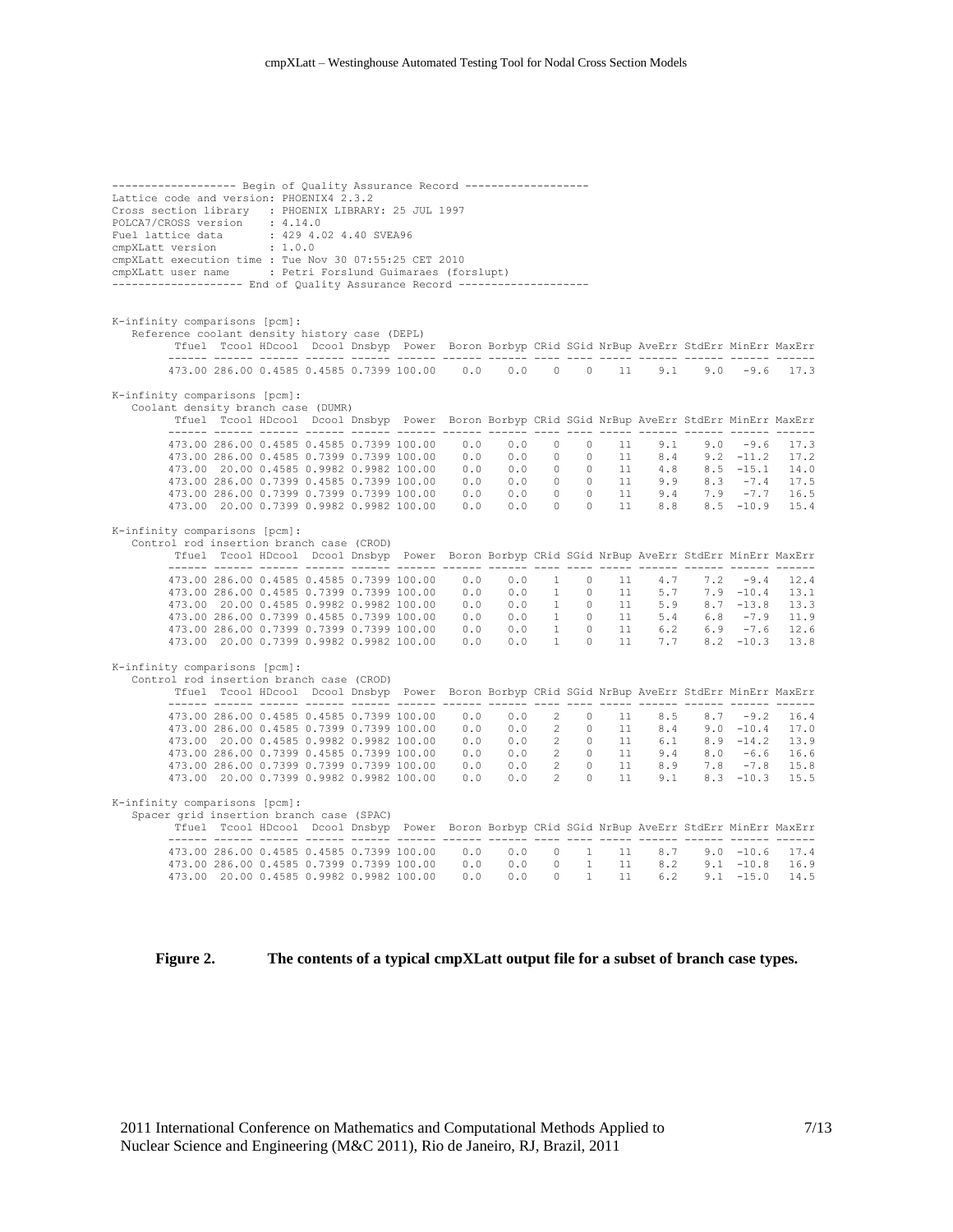In Table II the ranges (i.e. extreme values) of the average k-infinity error obtained for the verification cases are presented for the different cell data files used in the calculations. As may be observed, small errors are obtained for all cases as expected thereby verifying that the heterogeneity model was correctly implemented. The small errors still prevailing are mainly due to differences in the POLCA7 burn-up methodology compared to PHOENIX4 as well as due to some limitations in the POLCA7 cross section model (i.e. lack of higher order terms etc., see Ref. [\[2\]](#page-12-1)) for a more detailed discussion).

|          |                   |                            |                  |                  |                   |                |                           |              | Cell data file with $\Delta C_{\text{hom}}$ = 1000 ppm and boron branches for the reference $\rho_{\text{his}}$ |               |        |
|----------|-------------------|----------------------------|------------------|------------------|-------------------|----------------|---------------------------|--------------|-----------------------------------------------------------------------------------------------------------------|---------------|--------|
| Case No. | $T_{\rm fuel}$    | $\mathbf{T}_{\text{cool}}$ | $\rho_{\rm his}$ | $\rho_{act}$     | $\rho_{\rm bvp}$  | $C_{act}$      | $C_{\text{hyp}}$          | <b>NrBup</b> | AveErr                                                                                                          | <b>StdErr</b> | MaxErr |
| 33       | 460               | 150                        | 0.740            | 0.917            | 0.917             | $\overline{0}$ | $\theta$                  | 29           | $-8.9$                                                                                                          | 15.3          | 35.4   |
| 37       | 460               | 286                        | 0.318            | 0.318            | 0.318             | $\overline{0}$ | $\mathbf{0}$              | 29           | 2.4                                                                                                             | 9.5           | 29.1   |
|          |                   |                            |                  |                  |                   |                |                           |              | Cell data file with $\Delta C_{\text{hom}}$ = 1500 ppm and boron branches for the reference $\rho_{\text{his}}$ |               |        |
| Case No. | $T_{\text{fuel}}$ | $\mathbf{T}_{\text{cool}}$ | $\rho_{\rm his}$ | $\rho_{act}$     | $\rho_{\rm bvp}$  | $C_{act}$      | $C_{\text{hyp}}$          | <b>NrBup</b> | AveErr                                                                                                          | <b>StdErr</b> | MaxErr |
| 33       | 460               | 150                        | 0.740            | 0.917            | 0.917             | $\mathbf{0}$   | $\theta$                  | 29           | $-8.9$                                                                                                          | 15.3          | 35.4   |
| 37       | 460               | 286                        | 0.318            | 0.318            | 0.318             | $\overline{0}$ | $\mathbf{0}$              | 29           | 2.4                                                                                                             | 9.5           | 29.1   |
|          |                   |                            |                  |                  |                   |                |                           |              | Cell data file with $\Delta C_{\text{hom}}$ = 3000 ppm and boron branches for the reference $\rho_{\text{his}}$ |               |        |
| Case No. | $T_{\text{fuel}}$ | $\mathbf{T}_{\text{cool}}$ | $\rho_{\rm his}$ | $\rho_{act}$     | $\rho_{\rm bvp}$  | $C_{act}$      | $C_{\text{hyp}}$          | <b>NrBup</b> | AveErr                                                                                                          | <b>StdErr</b> | MaxErr |
| 33       | 460               | 150                        | 0.740            | 0.917            | 0.917             | $\mathbf{0}$   | $\overline{0}$            | 29           | $-8.9$                                                                                                          | 15.3          | 35.4   |
| 81       | 460               | 20                         | 0.459            | 0.998            | 0.998             | 3000           | 3000                      | 29           | 3.8                                                                                                             | 11.9          | 37.5   |
|          |                   |                            |                  |                  |                   |                |                           |              | Cell data file with $\Delta C_{\text{hom}}$ = 1000 ppm and boron branches for all $\rho_{\text{his}}$           |               |        |
| Case No. | $T_{\text{fuel}}$ | $T_{cool}$                 | $\rho_{\rm his}$ | $\rho_{\rm act}$ | $\rho_{\rm bvp}$  | $C_{act}$      | $C_{\text{hyp}}$          | <b>NrBup</b> | AveErr                                                                                                          | <b>StdErr</b> | MaxErr |
| 33       | 460               | 150                        | 0.740            | 0.917            | 0.917             | $\overline{0}$ | $\theta$                  | 29           | $-8.9$                                                                                                          | 15.3          | 35.4   |
| 37       | 460               | 286                        | 0.318            | 0.318            | 0.318             | $\overline{0}$ | $\mathbf{0}$              | 29           | 2.4                                                                                                             | 9.5           | 29.1   |
|          |                   |                            |                  |                  |                   |                |                           |              | Cell data file with $\Delta C_{\text{hom}}$ = 1500 ppm and boron branches for all $\rho_{\text{his}}$           |               |        |
| Case No. | $T_{\text{fuel}}$ | $T_{cool}$                 | $\rho_{\rm his}$ | $\rho_{\rm act}$ | $\rho_{\rm bvp}$  | $C_{act}$      | $\mathbf{C}_{\text{hyp}}$ | <b>NrBup</b> | AveErr                                                                                                          | <b>StdErr</b> | MaxErr |
| 33       | 460               | 150                        | 0.740            | 0.917            | 0.917             | $\mathbf{0}$   | $\theta$                  | 29           | $-8.9$                                                                                                          | 15.3          | 35.4   |
| 37       | 460               | 286                        | 0.318            | 0.318            | 0.318             | $\mathbf{0}$   | $\boldsymbol{0}$          | 29           | 2.4                                                                                                             | 9.5           | 29.1   |
|          |                   |                            |                  |                  |                   |                |                           |              | Cell data file with $\Delta C_{\text{hom}}$ = 3000 ppm and boron branches for all $\rho_{\text{his}}$           |               |        |
| Case No. | $T_{\text{fuel}}$ | $T_{cool}$                 | $\rho_{\rm his}$ | $\rho_{\rm act}$ | $\rho_{\rm{hyp}}$ | $C_{act}$      | $C_{\text{hyp}}$          | <b>NrBup</b> | AveErr                                                                                                          | <b>StdErr</b> | MaxErr |
| 33       | 460               | 150                        | 0.740            | 0.917            | 0.917             | $\mathbf{0}$   | $\theta$                  | 29           | $-8.9$                                                                                                          | 15.3          | 35.4   |
| 106      | 460               | 100                        | 0.740            | 0.959            | 0.959             | 3000           | 3000                      | 29           | 5.0                                                                                                             | 16.5          | 51.4   |

#### **Table II. Extreme values of the average k-infinity error for verification cases.**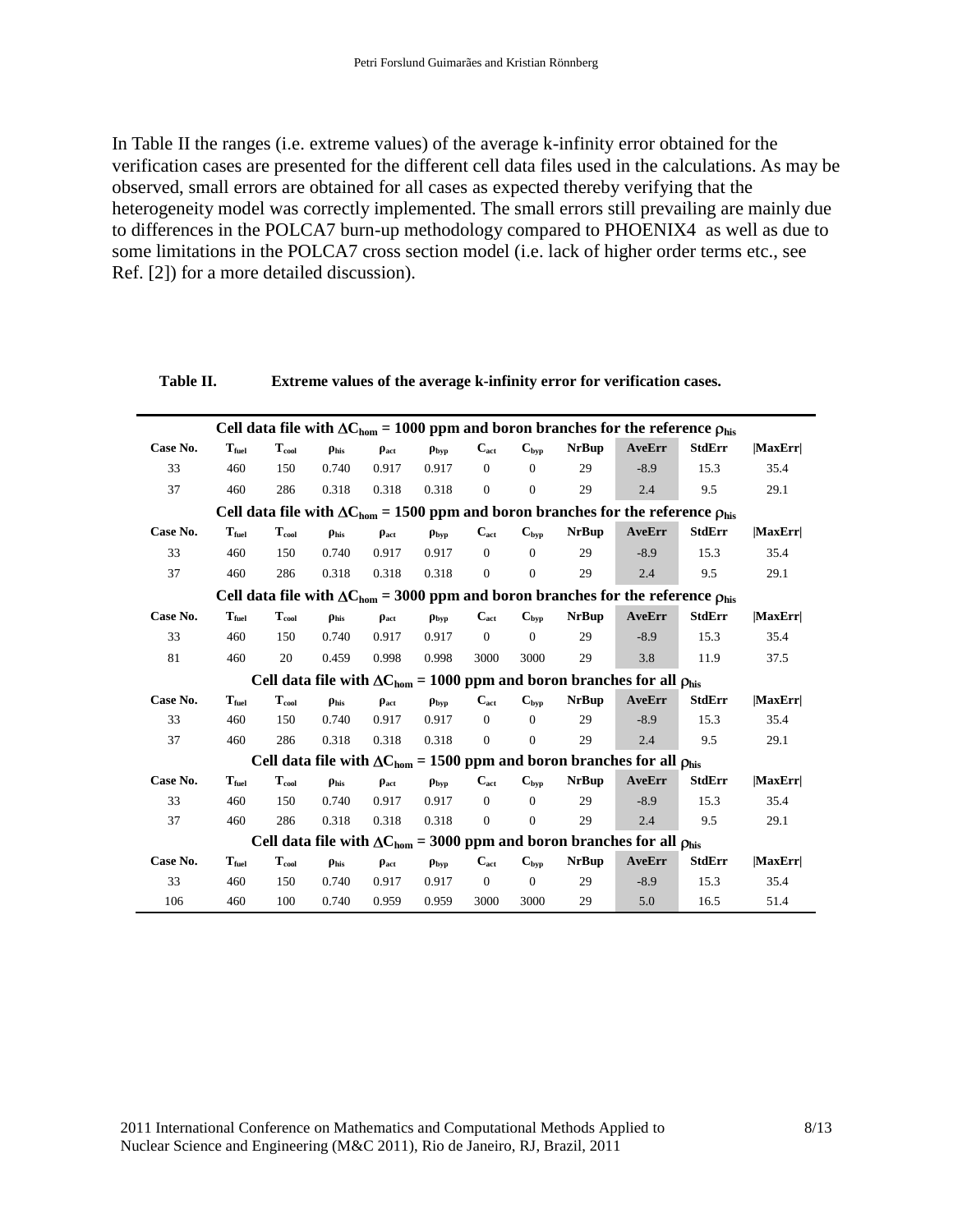## **3.2. Validation of the heterogeneity cross section model**

The real test of the heterogeneity model performance on a single node basis is accomplished by utilizing state points in the reference solution that are different from those used in the cell data tabulation. Based on engineering judgment, these state points were chosen manually to represent realistic states expected to be encountered during the considered simulated ATWS transient events. Consequently, the various state parameter combinations of heterogeneous water density (i.e. void fraction) and soluble boron concentration constituted a total of 94 different heterogeneity branch cases for each coolant density history using same depletion steps and coolant density histories as employed in standard cell data generation. In summary, a total of 10904 validation state points (burn-up included) were evaluated by cmpXLatt for each cell data file used in the study in order to quantify the accuracy of the heterogeneity model. It should also be noted that each of these validation state points is executed with the same computational efficiency as demonstrated for the verification analysis.

The large number of state points evaluated by cmpXLatt facilitates and supports the search for various patterns in observed k-infinity errors. In particular, as demonstrated in Tables III and IV, one easily recognizes that applying the heterogeneity model improves the simulation accuracy of the considered heterogeneity cases substantially (i.e. by about a factor 10) in terms of the average k-infinity error span (i.e. difference between the largest and smallest average k-infinity error considering all evaluated cases). In addition, employing soluble boron branch lattice calculations only for the reference coolant density history implies an accuracy that is similar to performing such branches for all coolant density histories. In other words, the heterogeneity model coefficients seem to have only a weak dependence on coolant density history thereby suggesting that the heterogeneity model formulation can be simplified with regard to coefficient data tabulation in the cell data file.

By studying the obtained numerical results in more detail, various other trends of interest can be observed as highlighted in Table V. Again the ease of generating a large sample space of reactivity point comparisons using cmpXLatt facilitates the analysis for finding any potential model weaknesses. For example, one may recognize that the heterogeneity model performs very well for pure water density heterogeneity cases with no soluble boron (i.e.  $C_B^{act} = C_B^{byp} = 0$  ppm) or for pure soluble boron heterogeneity cases with no void in the bypass water region ( $\rho_{\text{bvp}} =$  $0.7400 \text{ g/cm}^3$ ). In contrast, rather poor performance is obtained for heterogeneity cases with void in both the active coolant and bypass combined with soluble boron in these water regions. In this regard, the k-infinity errors seem to increase with both the void content and boron concentration in the bypass.

By further exploring these numerical results in a manner similar to what is described above, one may gain even deeper insight into the model performance and may also recognize areas of potential improvements to the model. In this regard, the availability of a test tool such as cmpXLatt is a great advantage as a systematic and comprehensive way of performing verification and validation of the model is provided by its application.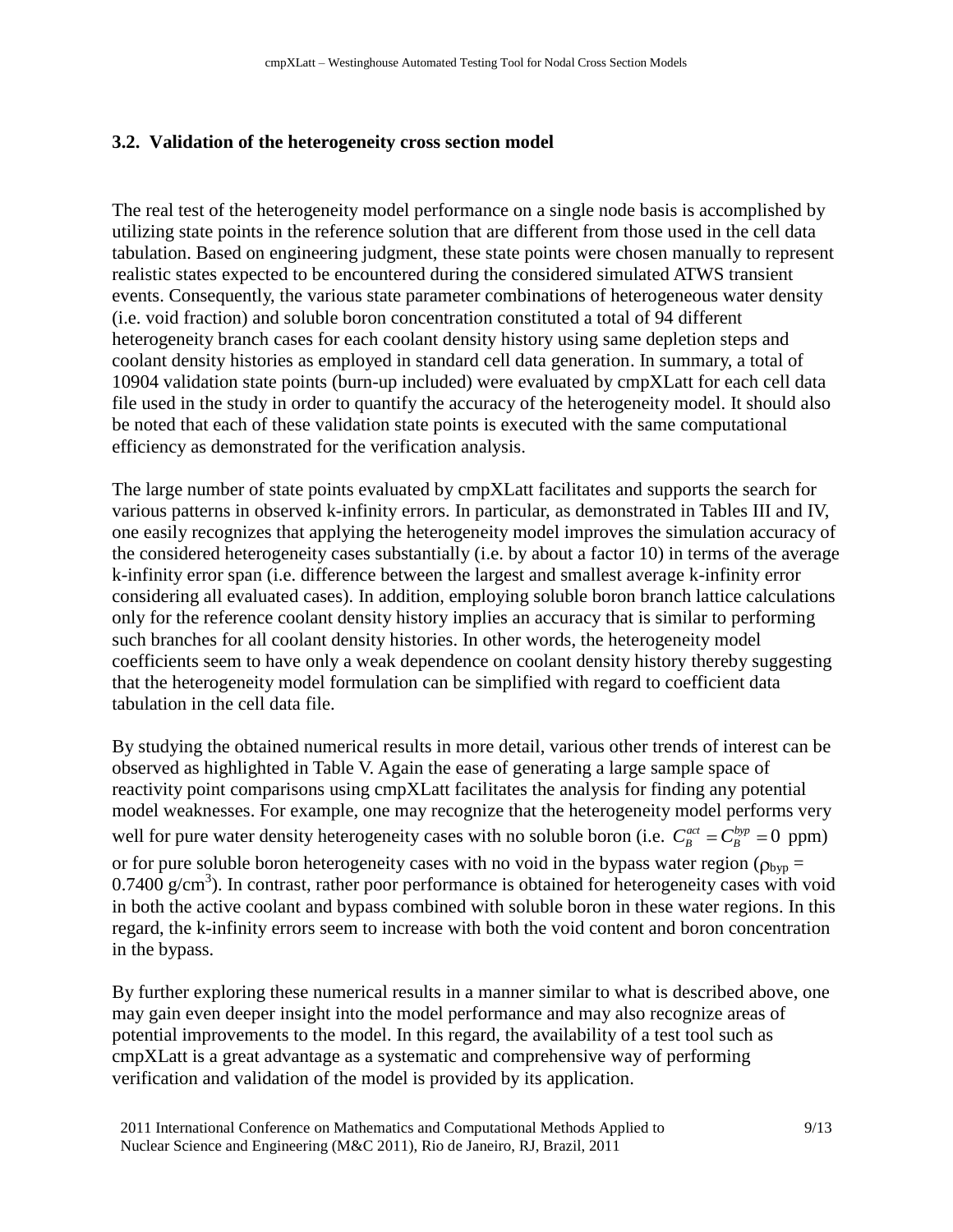#### **Table III. Extreme values of the average k-infinity error for validation cases with heterogeneity model switched on or off – cell data file with boron branches only for the reference history.**

|          |                   |                            |                  |              |                   |              |                  |                    | Cell data file with $\Delta C_{\text{hom}}$ = 1000 ppm and boron branches for the reference $\rho_{\text{his}}$ |               |               |
|----------|-------------------|----------------------------|------------------|--------------|-------------------|--------------|------------------|--------------------|-----------------------------------------------------------------------------------------------------------------|---------------|---------------|
|          |                   |                            |                  |              |                   | Model ON     |                  |                    |                                                                                                                 |               |               |
| Case No. | $T_{\text{fuel}}$ | $T_{cool}$                 | $\rho_{\rm his}$ | $\rho_{act}$ | $\rho_{\rm{typ}}$ | $C_{act}$    | $C_{\text{hyp}}$ | <b>NrBup</b>       | AveErr                                                                                                          | <b>StdErr</b> | MaxErr        |
| 308      | 460               | 286                        | 0.740            | 0.318        | 0.318             | 400          | 800              | 29                 | $-2995.5$                                                                                                       | 321.4         | 3363.3        |
| 176      | 460               | 286                        | 0.740            | 0.740        | 0.740             | 800          | 400              | 29                 | 88.6                                                                                                            | 32.9          | 162.2         |
|          |                   |                            |                  |              |                   |              |                  | AveErr span        | 3084.1                                                                                                          |               |               |
|          |                   |                            |                  |              |                   |              |                  |                    |                                                                                                                 |               |               |
|          |                   |                            |                  |              |                   | Model OFF    |                  |                    |                                                                                                                 |               |               |
| Case No. | $T_{\text{fuel}}$ | $\mathbf{T}_{\text{cool}}$ | $\rho_{\rm his}$ | $\rho_{act}$ | $\rho_{\rm{typ}}$ | $C_{act}$    | $C_{\text{hyp}}$ | <b>NrBup</b>       | AveErr                                                                                                          | <b>StdErr</b> | MaxErr        |
| 211      | 460               | 286                        | 0.599            | 0.740        | 0.740             | 3200         | $\mathbf{0}$     | 29                 | $-12302.1$                                                                                                      | 791.6         | 13340.7       |
| 88       | 460               | 286                        | 0.740            | 0.740        | 0.740             | $\mathbf{0}$ | 3200             | 29                 | 18142.2                                                                                                         | 1876.9        | 20313.5       |
|          |                   |                            |                  |              |                   |              |                  | <b>AveErr</b> span | 30444.3                                                                                                         |               |               |
|          |                   |                            |                  |              |                   |              |                  |                    |                                                                                                                 |               |               |
|          |                   |                            |                  |              |                   |              |                  |                    | Cell data file with $\Delta C_{\text{hom}}$ = 1500 ppm and boron branches for the reference $\rho_{\text{his}}$ |               |               |
|          |                   |                            |                  |              |                   | Model ON     |                  |                    |                                                                                                                 |               |               |
| Case No. | $T_{\text{fuel}}$ | $T_{cool}$                 | $\rho_{\rm his}$ | $\rho_{act}$ | $\rho_{\rm{typ}}$ | $C_{act}$    | $C_{\text{hyp}}$ | <b>NrBup</b>       | AveErr                                                                                                          | <b>StdErr</b> | <b>MaxErr</b> |
| 308      | 460               | 286                        | 0.740            | 0.318        | 0.318             | 400          | 800              | 29                 | $-2946.4$                                                                                                       | 318.0         | 3309.3        |
| 176      | 460               | 286                        | 0.740            | 0.740        | 0.740             | 800          | 400              | 29                 | 161.1                                                                                                           | 43.0          | 246.2         |

| Model OFF |                   |            |                  |              |                   |                |               |              |            |               |         |  |
|-----------|-------------------|------------|------------------|--------------|-------------------|----------------|---------------|--------------|------------|---------------|---------|--|
| Case No.  | $T_{\text{fuel}}$ | $T_{cool}$ | $\rho_{\rm his}$ | $\rho_{act}$ | $\rho_{\rm{hyp}}$ | $C_{act}$      | $C_{\rm bvp}$ | <b>NrBup</b> | AveErr     | <b>StdErr</b> | MaxErr  |  |
| 211       | 460               | 286        | 0.599            | 0.740        | 0.740             | 3200           |               | 29           | $-12151.0$ | 780.5         | 13172.7 |  |
| 88        | 460               | 286        | 0.740            | 0.740        | 0.740             | $\overline{0}$ | 3200          | 29           | 18142.2    | 1876.9        | 20313.5 |  |
|           |                   |            |                  |              |                   |                |               | AveErr span  | 30293.2    |               |         |  |

**AveErr span** 3107.5

### Cell data file with  $\Delta C_{\text{hom}} = 3000$  ppm and boron branches for the reference  $\rho_{\text{his}}$

|          |                   |                            |                  |              |                   | Model ON         |                  |                    |            |               |         |
|----------|-------------------|----------------------------|------------------|--------------|-------------------|------------------|------------------|--------------------|------------|---------------|---------|
| Case No. | $T_{\text{fuel}}$ | $T_{cool}$                 | $\rho_{\rm his}$ | $\rho_{act}$ | $\rho_{\rm{hyp}}$ | $C_{act}$        | $C_{\text{hyp}}$ | <b>NrBup</b>       | AveErr     | <b>StdErr</b> | MaxErr  |
| 308      | 460               | 286                        | 0.740            | 0.318        | 0.318             | 400              | 800              | 29                 | $-2806.3$  | 306.2         | 3155.3  |
| 204      | 460               | 286                        | 0.740            | 0.740        | 0.740             | 1600             | 800              | 29                 | 474.5      | 87.9          | 602.9   |
|          |                   |                            |                  |              |                   |                  |                  | <b>AveErr</b> span | 3280.8     |               |         |
|          |                   |                            |                  |              |                   |                  |                  |                    |            |               |         |
|          |                   |                            |                  |              |                   | Model OFF        |                  |                    |            |               |         |
| Case No. | $T_{\text{fuel}}$ | $\mathbf{T}_{\text{cool}}$ | $\rho_{\rm his}$ | $\rho_{act}$ | $\rho_{\rm{typ}}$ | $C_{act}$        | $C_{\text{hyp}}$ | <b>NrBup</b>       | AveErr     | <b>StdErr</b> | MaxErr  |
| 211      | 460               | 286                        | 0.599            | 0.740        | 0.740             | 3200             | $\overline{0}$   | 29                 | $-11698.4$ | 739.6         | 12668.7 |
| 88       | 460               | 286                        | 0.740            | 0.740        | 0.740             | $\boldsymbol{0}$ | 3200             | 29                 | 18142.2    | 1876.9        | 20313.5 |
|          |                   |                            |                  |              |                   |                  |                  | <b>AveErr</b> span | 29840.6    |               |         |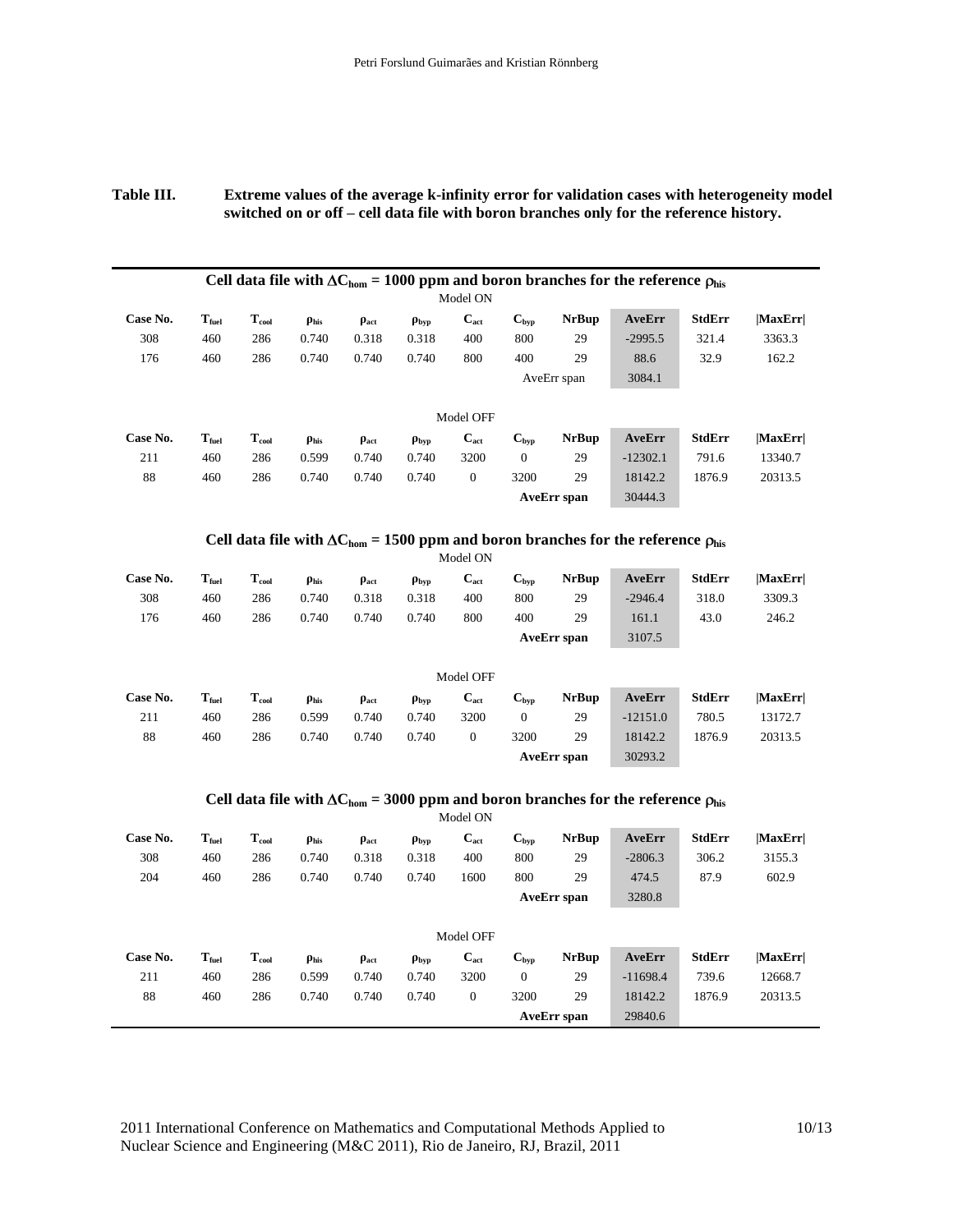#### **Table IV. Extreme values of the average k-infinity error for validation cases with heterogeneity model switched on or off – cell data file with boron branches for all coolant density histories.**

|          |                   |            |                  |              |                   |           |                  |                    | Cell data file with $\Delta C_{\text{hom}} = 1000$ ppm and boron branches for all $\rho_{\text{his}}$ |               |         |  |  |  |  |
|----------|-------------------|------------|------------------|--------------|-------------------|-----------|------------------|--------------------|-------------------------------------------------------------------------------------------------------|---------------|---------|--|--|--|--|
|          | Model ON          |            |                  |              |                   |           |                  |                    |                                                                                                       |               |         |  |  |  |  |
| Case No. | $T_{\text{fuel}}$ | $T_{cool}$ | $\rho_{\rm his}$ | $\rho_{act}$ | $\rho_{\rm{typ}}$ | $C_{act}$ | $C_{\text{hyp}}$ | <b>NrBup</b>       | AveErr                                                                                                | <b>StdErr</b> | MaxErr  |  |  |  |  |
| 308      | 460               | 286        | 0.740            | 0.318        | 0.318             | 400       | 800              | 29                 | $-2979.2$                                                                                             | 310.3         | 3335.3  |  |  |  |  |
| 176      | 460               | 286        | 0.740            | 0.740        | 0.740             | 800       | 400              | 29                 | 71.8                                                                                                  | 24.5          | 132.2   |  |  |  |  |
|          |                   |            |                  |              |                   |           |                  | <b>AveErr</b> span | 3051.0                                                                                                |               |         |  |  |  |  |
|          |                   |            |                  |              |                   |           |                  |                    |                                                                                                       |               |         |  |  |  |  |
|          |                   |            |                  |              |                   | Model OFF |                  |                    |                                                                                                       |               |         |  |  |  |  |
| Case No. | $T_{\text{fuel}}$ | $T_{cool}$ | $\rho_{\rm his}$ | $\rho_{act}$ | $\rho_{\rm{typ}}$ | $C_{act}$ | $C_{\rm bvp}$    | <b>NrBup</b>       | AveErr                                                                                                | StdErr        | MaxErr  |  |  |  |  |
| 212      | 460               | 286        | 0.740            | 0.740        | 0.740             | 3200      | $\overline{0}$   | 29                 | $-12364.9$                                                                                            | 828.0         | 13454.4 |  |  |  |  |
| 88       | 460               | 286        | 0.740            | 0.740        | 0.740             | $\theta$  | 3200             | 29                 | 18142.2                                                                                               | 1876.9        | 20313.5 |  |  |  |  |
|          |                   |            |                  |              |                   |           |                  | <b>AveErr</b> span | 30507.1                                                                                               |               |         |  |  |  |  |

#### Cell data file with  $\Delta C_{\text{hom}} = 1500$  ppm and boron branches for all  $\rho_{\text{his}}$

|          |                   |            |                  |                  |                   | Model ON  |                  |                    |            |               |         |
|----------|-------------------|------------|------------------|------------------|-------------------|-----------|------------------|--------------------|------------|---------------|---------|
| Case No. | $T_{\rm fuel}$    | $T_{cool}$ | $\rho_{\rm his}$ | $\rho_{\rm act}$ | $\rho_{\rm{typ}}$ | $C_{act}$ | $C_{\text{hyp}}$ | <b>NrBup</b>       | AveErr     | <b>StdErr</b> | MaxErr  |
| 308      | 460               | 286        | 0.740            | 0.318            | 0.318             | 400       | 800              | 29                 | $-2930.0$  | 306.3         | 3281.5  |
| 176      | 460               | 286        | 0.740            | 0.740            | 0.740             | 800       | 400              | 29                 | 144.7      | 34.4          | 217.2   |
|          |                   |            |                  |                  |                   |           |                  | <b>AveErr</b> span | 3074.7     |               |         |
|          |                   |            |                  |                  |                   | Model OFF |                  |                    |            |               |         |
| Case No. | $T_{\text{fuel}}$ | $T_{cool}$ | $\rho_{\rm his}$ | $\rho_{\rm act}$ | $\rho_{\rm{typ}}$ | $C_{act}$ | $C_{\text{hyp}}$ | <b>NrBup</b>       | AveErr     | <b>StdErr</b> | MaxErr  |
| 212      | 460               | 286        | 0.740            | 0.740            | 0.740             | 3200      | $\overline{0}$   | 29                 | $-12211.8$ | 814.4         | 13283.4 |
| 88       | 460               | 286        | 0.740            | 0.740            | 0.740             | 0         | 3200             | 29                 | 18142.2    | 1876.9        | 20313.5 |
|          |                   |            |                  |                  |                   |           |                  | <b>AveErr</b> span | 30354.0    |               |         |

### Cell data file with  $\Delta C_{\text{hom}} = 3000$  ppm and boron branches for all  $\rho_{\text{his}}$

|          |                   |            |                  |              |                   | Model ON     |                  |                    |            |               |         |
|----------|-------------------|------------|------------------|--------------|-------------------|--------------|------------------|--------------------|------------|---------------|---------|
| Case No. | $T_{\text{fuel}}$ | $T_{cool}$ | $\rho_{\rm his}$ | $\rho_{act}$ | $\rho_{\rm{typ}}$ | $C_{act}$    | $C_{\text{hyp}}$ | <b>NrBup</b>       | AveErr     | <b>StdErr</b> | MaxErr  |
| 308      | 460               | 286        | 0.740            | 0.318        | 0.318             | 400          | 800              | 29                 | $-2790.8$  | 295.4         | 3130.3  |
| 204      | 460               | 286        | 0.740            | 0.740        | 0.740             | 1600         | 800              | 29                 | 443.1      | 71.0          | 551.9   |
|          |                   |            |                  |              |                   |              |                  | <b>AveErr</b> span | 3233.9     |               |         |
|          |                   |            |                  |              |                   |              |                  |                    |            |               |         |
|          |                   |            |                  |              |                   | Model OFF    |                  |                    |            |               |         |
| Case No. | $T_{\text{fuel}}$ | $T_{cool}$ | $\rho_{\rm his}$ | $\rho_{act}$ | $\rho_{\rm{typ}}$ | $C_{act}$    | $C_{\text{hyp}}$ | <b>NrBup</b>       | AveErr     | <b>StdErr</b> | MaxErr  |
| 212      | 460               | 286        | 0.740            | 0.740        | 0.740             | 3200         | $\overline{0}$   | 29                 | $-11752.8$ | 769.6         | 12770.4 |
| 88       | 460               | 286        | 0.740            | 0.740        | 0.740             | $\mathbf{0}$ | 3200             | 29                 | 18142.2    | 1876.9        | 20313.5 |
|          |                   |            |                  |              |                   |              |                  | <b>AveErr</b> span | 29895.0    |               |         |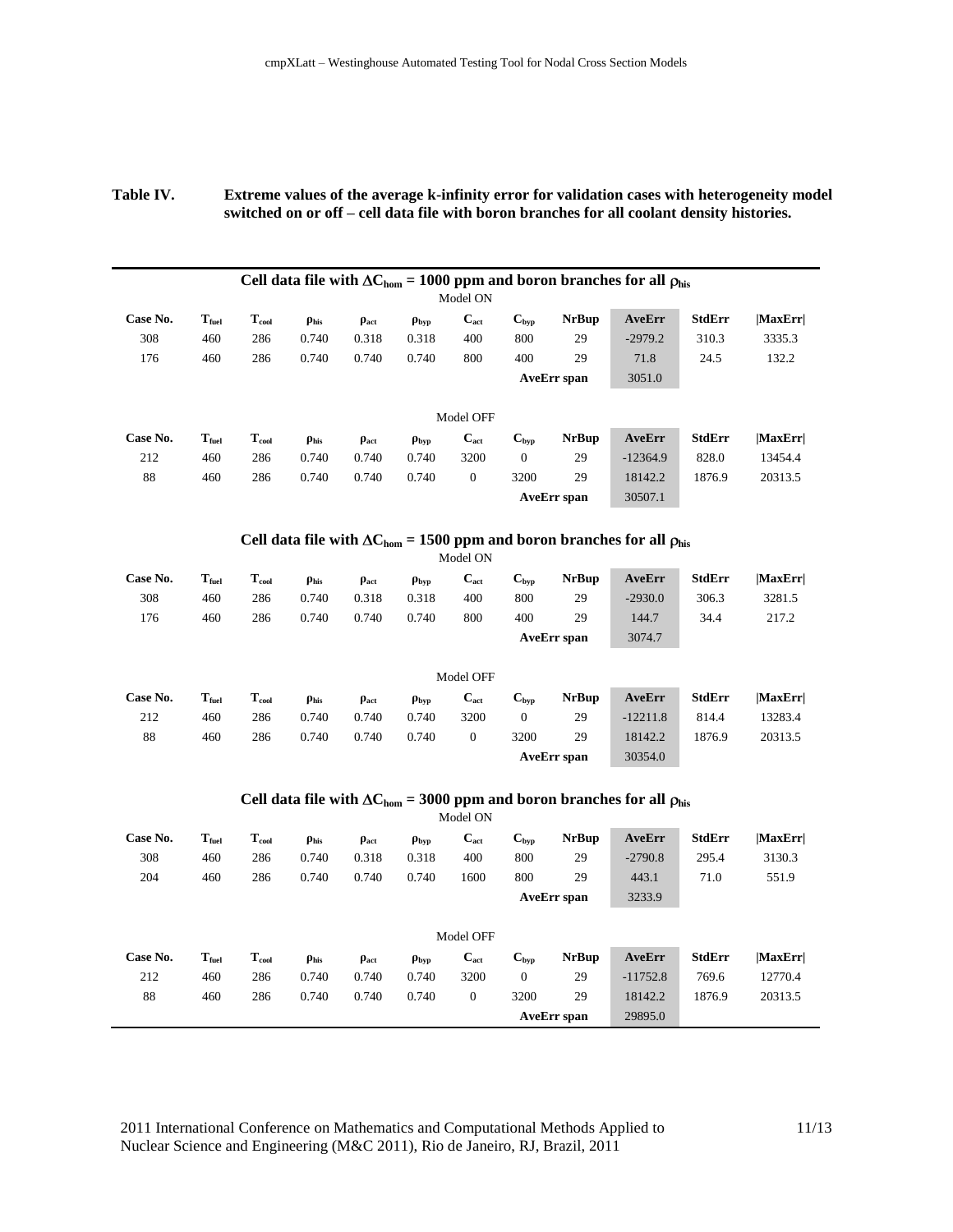| Table V. | Average k-infinity error for a specific subset of evaluated assembly conditions – cell data file |
|----------|--------------------------------------------------------------------------------------------------|
|          | with $\Delta C_{\text{hom}}$ = 1500 ppm and boron branches for all $\rho_{\text{his}}$ .         |

| phis | 0.4586           |      |                                                                                                                                                                                                                                                                                                                                                                                                                                                                                                                                                                                                                                                    |        |        |              |          |          |          |        |           |          |          |        |           |                      |                        |        |
|------|------------------|------|----------------------------------------------------------------------------------------------------------------------------------------------------------------------------------------------------------------------------------------------------------------------------------------------------------------------------------------------------------------------------------------------------------------------------------------------------------------------------------------------------------------------------------------------------------------------------------------------------------------------------------------------------|--------|--------|--------------|----------|----------|----------|--------|-----------|----------|----------|--------|-----------|----------------------|------------------------|--------|
|      |                  | Cbyp | 0                                                                                                                                                                                                                                                                                                                                                                                                                                                                                                                                                                                                                                                  |        |        |              | 200      |          |          |        | 400       |          |          |        | 800       |                      |                        |        |
| Cact | pact             | obyp | 0.3179                                                                                                                                                                                                                                                                                                                                                                                                                                                                                                                                                                                                                                             | 0.4586 | 0.5993 | 0.7400       | 0.3179   | 0.4586   | 0.5993   | 0.7400 | 0.3179    | 0.4586   | 0.5993   | 0.7400 | 0.3179    | 0.4586               | 0.5993                 | 0.7400 |
| 0    | 0.3179           |      | 4.3                                                                                                                                                                                                                                                                                                                                                                                                                                                                                                                                                                                                                                                | 27.9   | 13.8   | $-0.3$       | $-784$   | $-534.1$ | $-264.1$ |        |           |          |          |        |           |                      |                        |        |
|      | 0.4586           |      |                                                                                                                                                                                                                                                                                                                                                                                                                                                                                                                                                                                                                                                    | $-1.3$ | $-7.7$ | $-1.9$       |          | $-565$   | $-281$   |        |           |          |          |        |           |                      |                        |        |
|      | 0.5993<br>0.7400 |      |                                                                                                                                                                                                                                                                                                                                                                                                                                                                                                                                                                                                                                                    |        | $-19$  | $-3.4$<br>-4 |          |          | $-289.5$ | 37     |           |          |          | 48.9   |           |                      |                        | 1.4    |
| 200  | 0.3179           |      | 12.3                                                                                                                                                                                                                                                                                                                                                                                                                                                                                                                                                                                                                                               | 38.4   | 24.3   |              | $-765.7$ | $-516$   | $-249.6$ |        |           |          |          |        |           |                      |                        |        |
|      | 0.4586           |      |                                                                                                                                                                                                                                                                                                                                                                                                                                                                                                                                                                                                                                                    | 15.7   | 10.2   |              |          | $-536.5$ | $-257$   |        |           |          |          |        |           |                      |                        |        |
|      | 0.5993           |      |                                                                                                                                                                                                                                                                                                                                                                                                                                                                                                                                                                                                                                                    |        | 8.3    |              |          |          | $-253.5$ |        |           |          |          |        |           |                      |                        |        |
|      | 0.7400           |      |                                                                                                                                                                                                                                                                                                                                                                                                                                                                                                                                                                                                                                                    |        |        | 32.3         |          |          |          | 75.2   |           |          |          | 90     |           |                      |                        | 50.4   |
| 400  | 0.3179<br>0.4586 |      |                                                                                                                                                                                                                                                                                                                                                                                                                                                                                                                                                                                                                                                    |        |        |              |          |          |          |        |           |          |          |        | $-2878.7$ | $-2020.2$<br>$-2021$ | $-1020.9$<br>$-1006.6$ |        |
|      | 0.5993           |      |                                                                                                                                                                                                                                                                                                                                                                                                                                                                                                                                                                                                                                                    |        |        |              |          |          |          |        |           |          |          |        |           |                      | $-981.8$               |        |
|      | 0.7400           |      |                                                                                                                                                                                                                                                                                                                                                                                                                                                                                                                                                                                                                                                    |        |        | 55.6         |          |          |          | 100.7  |           |          |          | 118.4  |           |                      |                        | 87.2   |
| 800  | 0.3179           |      |                                                                                                                                                                                                                                                                                                                                                                                                                                                                                                                                                                                                                                                    |        |        |              |          |          |          |        | $-1442.4$ | $-988.1$ | $-478.7$ |        | $-2799.2$ | $-1957$              | $-982$                 |        |
|      | 0.4586           |      |                                                                                                                                                                                                                                                                                                                                                                                                                                                                                                                                                                                                                                                    |        |        |              |          |          |          |        |           | $-980.6$ | $-461.5$ |        |           | $-1929.1$            | $-948.8$               |        |
|      | 0.5993<br>0.7400 |      |                                                                                                                                                                                                                                                                                                                                                                                                                                                                                                                                                                                                                                                    |        |        | 68           |          |          |          | 118    |           |          | $-431.1$ | 142.5  |           |                      | $-902.8$               | 128.3  |
|      |                  |      | In this paper, the main features of the computer tool cmpXLatt were presented. A real life<br>application of cmpXLatt was used to demonstrate the advantages of using cmpXLatt for<br>verification and validation of nodal cross section representation models. Due to the large number<br>of state points evaluated by cmpXLatt with high efficiency, a systematic and comprehensive test<br>framework is obtained facilitating the search for various patterns in observed numerical results<br>indicating areas of potential improvement.                                                                                                       |        |        |              |          |          |          |        |           |          |          |        |           |                      |                        |        |
|      |                  |      | In the real life application of cmpXLatt presented here, the evaluated state points were chosen<br>based on engineering judgment to cover the fuel assembly and core conditions expected to be<br>encountered during the specific event being studied. A future improvement in this regard would<br>be to apply a stochastic generation of these validation state points to be evaluated by cmpXLatt.<br>Furthermore, an extension from unit-assembly consideration to mini-core evaluations is desired<br>in order to test various spectrum interaction and intranodal cross section models and related pin<br>power reconstruction formulations. |        |        |              |          |          |          |        |           |          |          |        |           |                      |                        |        |
|      |                  |      | 2011 International Conference on Mathematics and Computational Methods Applied to                                                                                                                                                                                                                                                                                                                                                                                                                                                                                                                                                                  |        |        |              |          |          |          |        |           |          |          |        |           |                      | 12/13                  |        |

**with**  $\Delta C_{\text{hom}}$  = 1500 ppm and boron branches for all  $\rho_{\text{his}}$ .

## **4. CONCLUSIONS**